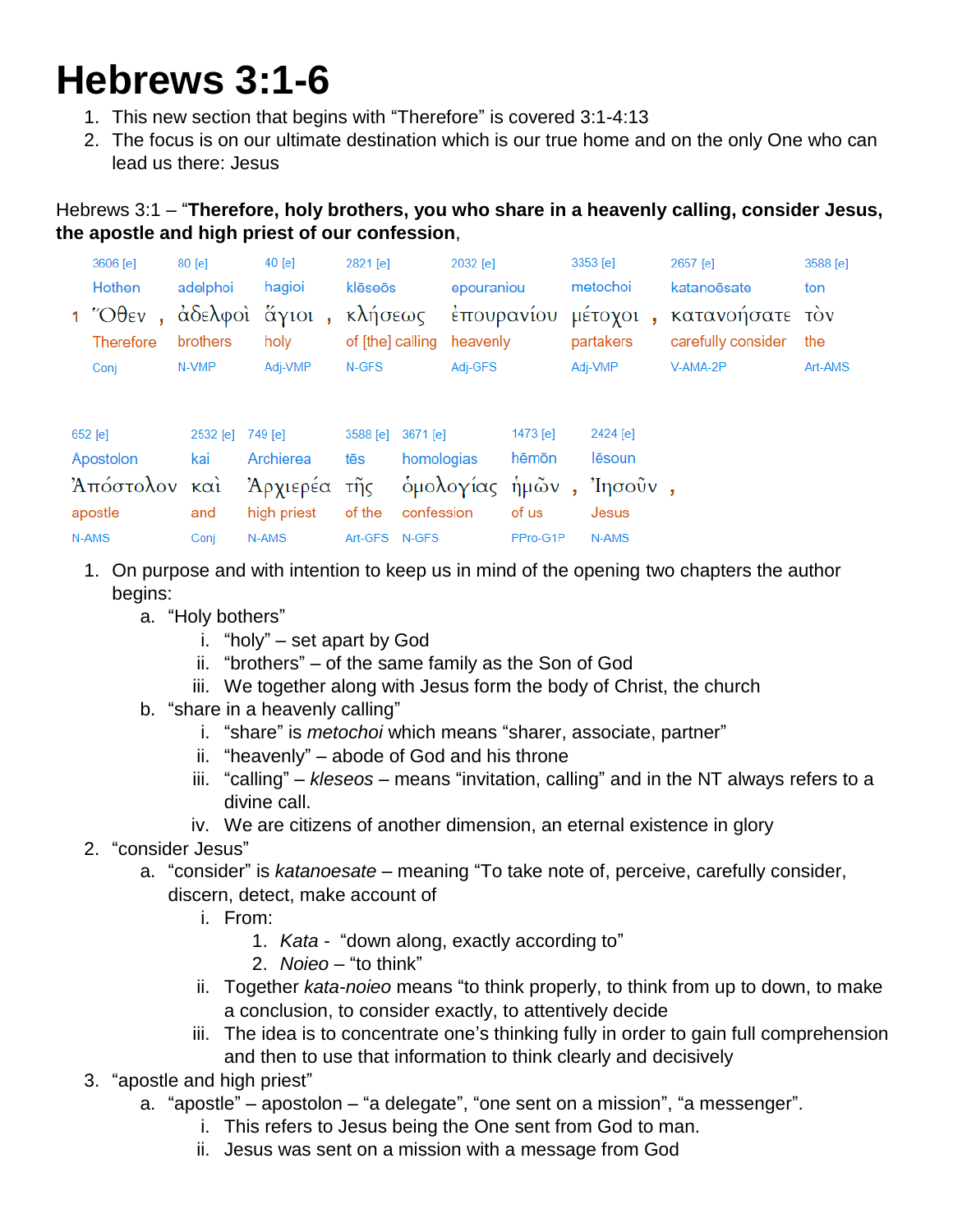- b. "high priest" the mediator that represents man to God
	- i. Jesus, the man, stands before God to represent the rest of his holy family
	- ii. Jesus is the one who makes and keeps us holy in God's sight

3:2 – "**who was faithful to him who appointed him, just as Moses also was faithful in all God's house**.

| 4103 [e]                   | 1510 [e]          | 3588 [e] | 4160 [e]                          | 846 [e]   |     | 5613 [e] 2532 [e] 3475 [e] |                |           | 1722 [e] 3650 [e]     |
|----------------------------|-------------------|----------|-----------------------------------|-----------|-----|----------------------------|----------------|-----------|-----------------------|
| piston                     | onta              | tō       | poiēsanti                         | auton     | hōs | kai                        | <b>M</b> ōusēs | en        | holō                  |
| 2 πιστον όντα              |                   | τῶ       | ποιήσαντι αὐτὸν, ὡς               |           |     |                            | και Μωϋσῆς έν  |           | $\delta\lambda\omega$ |
| faithful                   | beina             |          | to the [One] having appointed Him |           | as  | also                       | Moses          | <i>in</i> | all                   |
| Adj-AMS                    | V-PPA-AMS Art-DMS |          | V-APA-DMS                         | PPro-AM3S | Adv | Conj                       | N-NMS          | Prep      | Adj-DMS               |
|                            |                   |          |                                   |           |     |                            |                |           |                       |
|                            |                   |          |                                   |           |     |                            |                |           |                       |
| 3588 [9] 3624 [9] 3588 [9] |                   |          |                                   |           |     |                            |                |           |                       |

|     | $0000101$ $002101$ |                         |
|-----|--------------------|-------------------------|
| tō  | oikō autou         |                         |
| τῷ  |                    | οἴκφ αὐτοῦ.             |
| the | house of Him       |                         |
|     |                    | Art-DMS N-DMS PPro-GM3S |

- 1. Jesus was faithful in both his mission for God (apostle) and his service to man (high priest), so Jesus is trustworthy (worthy of trust by us)
- 2. Moses held a similar position when he communicated the Words of God to Israel and represented Israel before God…but, this was on a much more limited basis

## 3:3 – "**For Jesus has been counted worthy of more glory than Moses—as much more glory as the builder of a house has more honor than the house itself**.

| 4119 [e]        |          | 1063 [e] | 3778 [e]                        |          | $1391$ [e] |          | 3844 [e] | 3475 [e]                          | 515 [e]                    |           | 2596 [e]               | 3745 [e]                     |
|-----------------|----------|----------|---------------------------------|----------|------------|----------|----------|-----------------------------------|----------------------------|-----------|------------------------|------------------------------|
| <b>Pleionos</b> |          | gar      | houtos                          |          | doxēs      |          | para     | Mōusēn                            | ēxiōtai                    |           | kath'                  | hoson                        |
| 3 Πλείονος γάρ  |          |          | οὗτος                           |          |            |          |          |                                   | δόξης παρά Μωϋσῆν ήξίωται, |           | $\kappa\alpha\theta$ ' | $\ddot{o}$ $\sigma$ $\sigma$ |
| Of greater      |          | for      | He                              |          | glory      |          | than     | <b>Moses</b>                      | has been counted worthy    |           | by                     | so much as                   |
| Adj-GFS-C       |          | Conj     | DPro-NMS                        |          | N-GFS      |          | Prep     | N-AMS                             | V-RIM/P-3S                 |           | Prep                   | <b>RelPro-ANS</b>            |
|                 |          |          |                                 |          |            |          |          |                                   |                            |           |                        |                              |
|                 | 5092 [e] |          | 2192 [e]                        | 3588 [e] |            | 3624 [e] |          | 3588 [e]                          | 2680 [e]                   | 846 [e]   |                        |                              |
| 4119 [e]        |          |          |                                 |          |            |          |          |                                   |                            |           |                        |                              |
| pleiona         | timēn    |          | echei                           | tou      |            | oikou    |          | ho                                | kataskeuasas               | auton     |                        |                              |
| πλείονα         | τιμήν    |          | $\epsilon$ $\chi$ <sub>El</sub> | τοῦ      |            | οἴκου    |          | $\dot{\delta}$                    | κατασκευάσας αὐτόν.        |           |                        |                              |
| greater         | honor    |          | has                             |          |            |          |          | than the house [itself] the [one] | having built               | it        |                        |                              |
| Adj-AFS-C       | N-AFS    |          | $V-PIA-3S$                      | Art-GMS  |            | N-GMS    |          | Art-NMS                           | <b>V-APA-NMS</b>           | PPro-AM3S |                        |                              |

3:4 – "(**For every house is built by someone, but the builder of all things is God**.)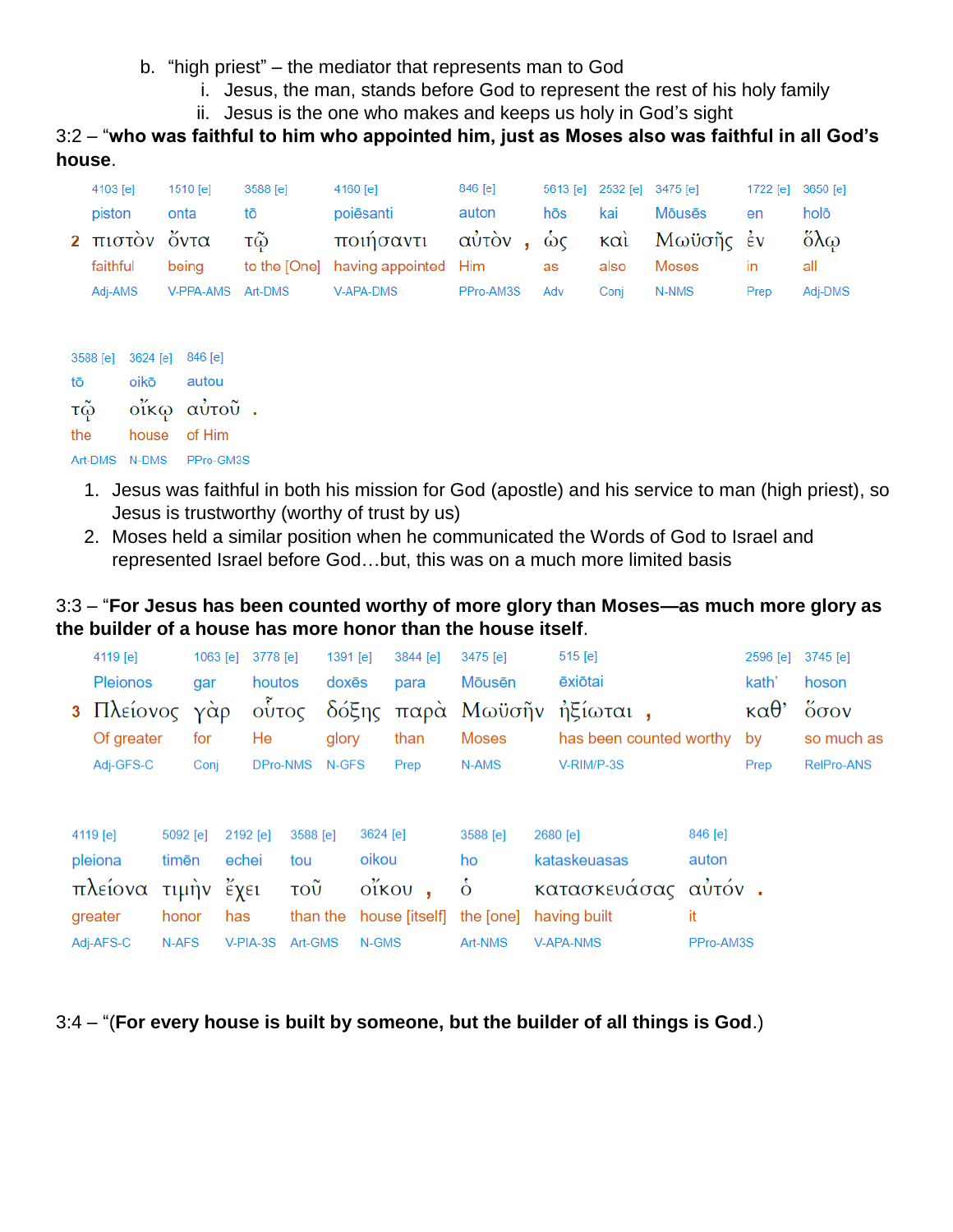|                    | 3956 [e]                     | 1063 [e] | 3624 [e]     | 2680 [e]                 | 5259 [e] | 5100 [e] | 3588 [e]          | 1161 $[e]$ | 3956 [e]   |  |  |  |
|--------------------|------------------------------|----------|--------------|--------------------------|----------|----------|-------------------|------------|------------|--|--|--|
|                    | pas                          | gar      | oikos        | kataskeuazetai           | hypo     | tinos    | ho                | de         | panta      |  |  |  |
| $\overline{4}$     | $\pi\tilde{\alpha}\varsigma$ | γαρ      |              | οἶκος κατασκευάζεται ὑπό |          |          |                   | δὲ         | παντα      |  |  |  |
|                    | Every                        | for      | house        | is built                 | by       | someone  | the [One] however |            | everything |  |  |  |
|                    | Adj-NMS Conj                 |          | N-NMS        | V-PIM/P-3S               | Prep     | IPro-GMS | Art-NMS           | Conj       | Adj-ANP    |  |  |  |
|                    |                              |          |              |                          |          |          |                   |            |            |  |  |  |
|                    | 2680 [e]                     |          | 2316 [e]     |                          |          |          |                   |            |            |  |  |  |
|                    | kataskeuasas                 |          | <b>Theos</b> |                          |          |          |                   |            |            |  |  |  |
| κατασκευάσας Θεός. |                              |          |              |                          |          |          |                   |            |            |  |  |  |
| having built [is]  |                              | God      |              |                          |          |          |                   |            |            |  |  |  |
| V-APA-NMS          |                              |          | N-NMS        |                          |          |          |                   |            |            |  |  |  |

## 3:5 – "**Now Moses was faithful in all God's house as a servant, to testify to the things that were to be spoken later**,

|      | 2532 [e]      | 3475 [e]       | 3303 [e]      | 4103 [e]           | 1722 [e] | 3650 [e]                | 3588 [e] | 3624 [e] | 846 [e]   | 5613 [e] | 2324 [e]                                               |  |
|------|---------------|----------------|---------------|--------------------|----------|-------------------------|----------|----------|-----------|----------|--------------------------------------------------------|--|
|      | Kai           | <b>M</b> ouses | men           | pistos             | en       | holō                    | tō       | oikō     | autou     | hōs      | therapon                                               |  |
|      | $5 K\alpha i$ | Μωϋσῆς         | μέν           | πιστός             | έv       | $\delta \lambda \omega$ | τῷ       | οίκω     | αὐτοῦ     | $\omega$ | θεράπων                                                |  |
|      | And           | <b>Moses</b>   | indeed        | [was] faithful     | -in      | all                     | the      | house    | of Him    | as       | a servant                                              |  |
|      | Conj          | N-NMS          | Conj          | Adj-NMS            | Prep     | Adj-DMS                 | Art-DMS  | N-DMS    | PPro-GM3S | Adv      | N-NMS                                                  |  |
|      |               |                |               |                    |          |                         |          |          |           |          | Personal / Possessive Pronoun - Genitive Masculine 3rd |  |
|      | 1519 [e]      | 3142 [e]       | 3588 [e]      | 2980 [e]           |          |                         |          |          |           |          |                                                        |  |
| eis  |               | martyrion      | tōn           | lalēthēsomenōn     |          |                         |          |          |           |          |                                                        |  |
| είς  |               | μαρτύριον      | τῶν           | λαληθησομένων;     |          |                         |          |          |           |          |                                                        |  |
|      | unto          | a testimony    | of the things | going to be spoken |          |                         |          |          |           |          |                                                        |  |
| Prep |               | <b>N-ANS</b>   | Art-GNP       | V-FPP-GNP          |          |                         |          |          |           |          |                                                        |  |

3:6 – "**but Christ is faithful over God's house as a son. And we are his house, if indeed we hold fast our confidence and our boasting in our hope**."